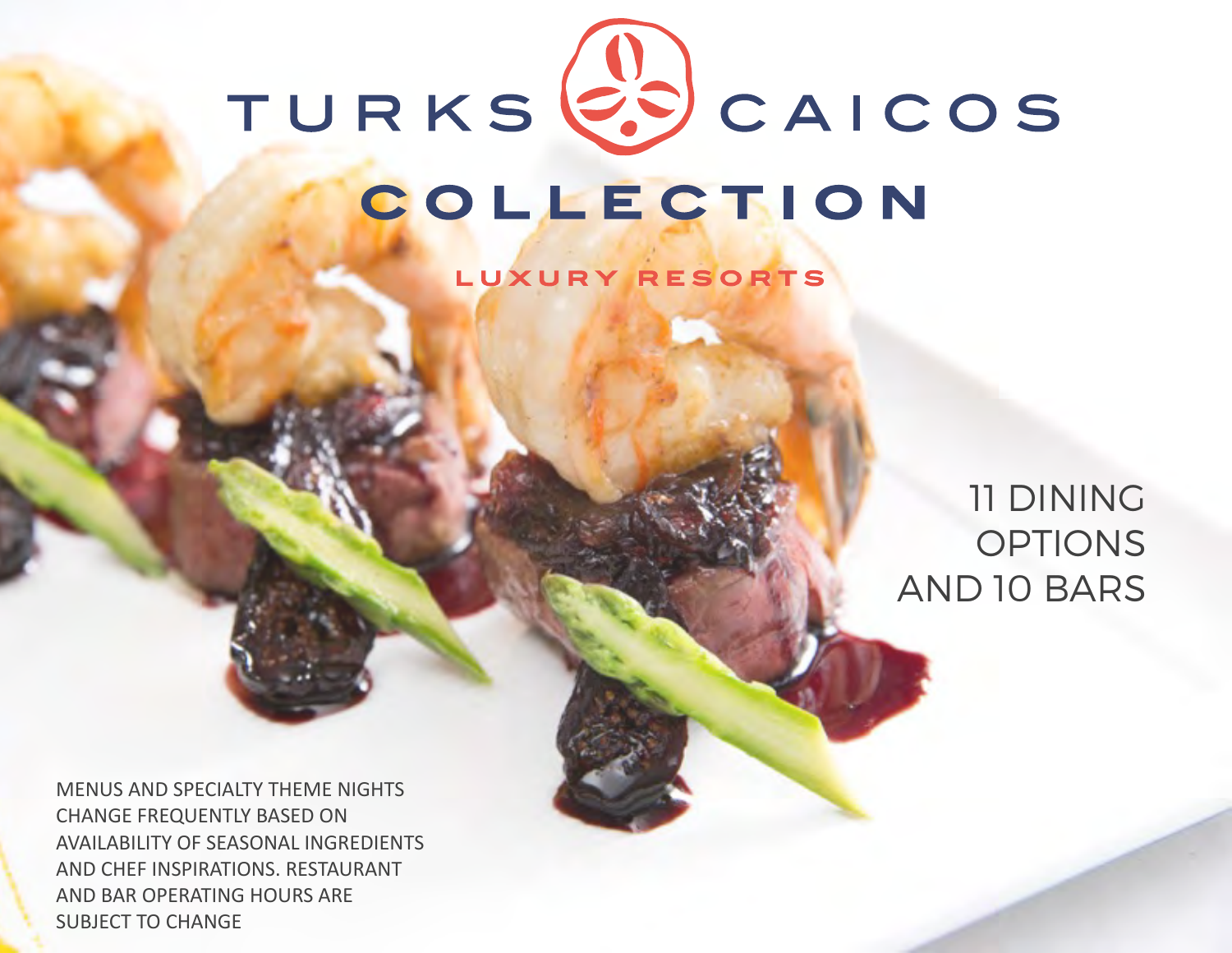# **Sample specialty theme nights:**

Italian, Caribbean, Mexican, Brazilian, Asian & Mediterranean

#### **Solé**

Al fresco dining on the beach deck offering stunning views over Grace Bay

**Starters** Sautéed scallop au gratin Seafood ceviche Grilled zucchini with yellow squash, eggplant, goat cheese and calamato tomato

Entrées Char-Grilled herbs beef strip loin Caribbean bouillabaisse Roasted pumpkin and spinach lasagnette

# **Asú**

Casual buffet restaurant by the pool with indoor and outdoor seating

## **Fish Deck**

Beachfront dining on Grace Bay featuring a variety of fresh seafood and a la carte options.

> **Starters** Ahi tuna tartar Blue Hills conch salad Authentic Turquoise Conch Chowder

Entrées Seafood extravaganza, our signature dish served family style Coconut crusted Bahamian red snapper Oven Roasted Salmon Filet Grilled strip loin of beef

# **Pizzaluka** Featuring hand crafted pizzas, fresh pressed paninis and casual fare

- Pizzas: Margherita Jerk chicken Meat lovers
- Other Entrées Mediterranean salad Jerk chicken wrap Mediterranean panini Islander tacos

# **Jerky's**

Jerk hut on the beach serving grilled jerk chicken and other island favorites.

#### **Bars**

# **Rumba Beach Bar**  Serving cool drinks and daily specials on the beach

#### **Swim up pool bar**

Why get out of the pool when the swim up pool bar is close by

## **Coconut Bar**

Located in the heart of the resort under the coconut trees

**Smoothie Bar**  Serving fresh smoothies for adults and kids

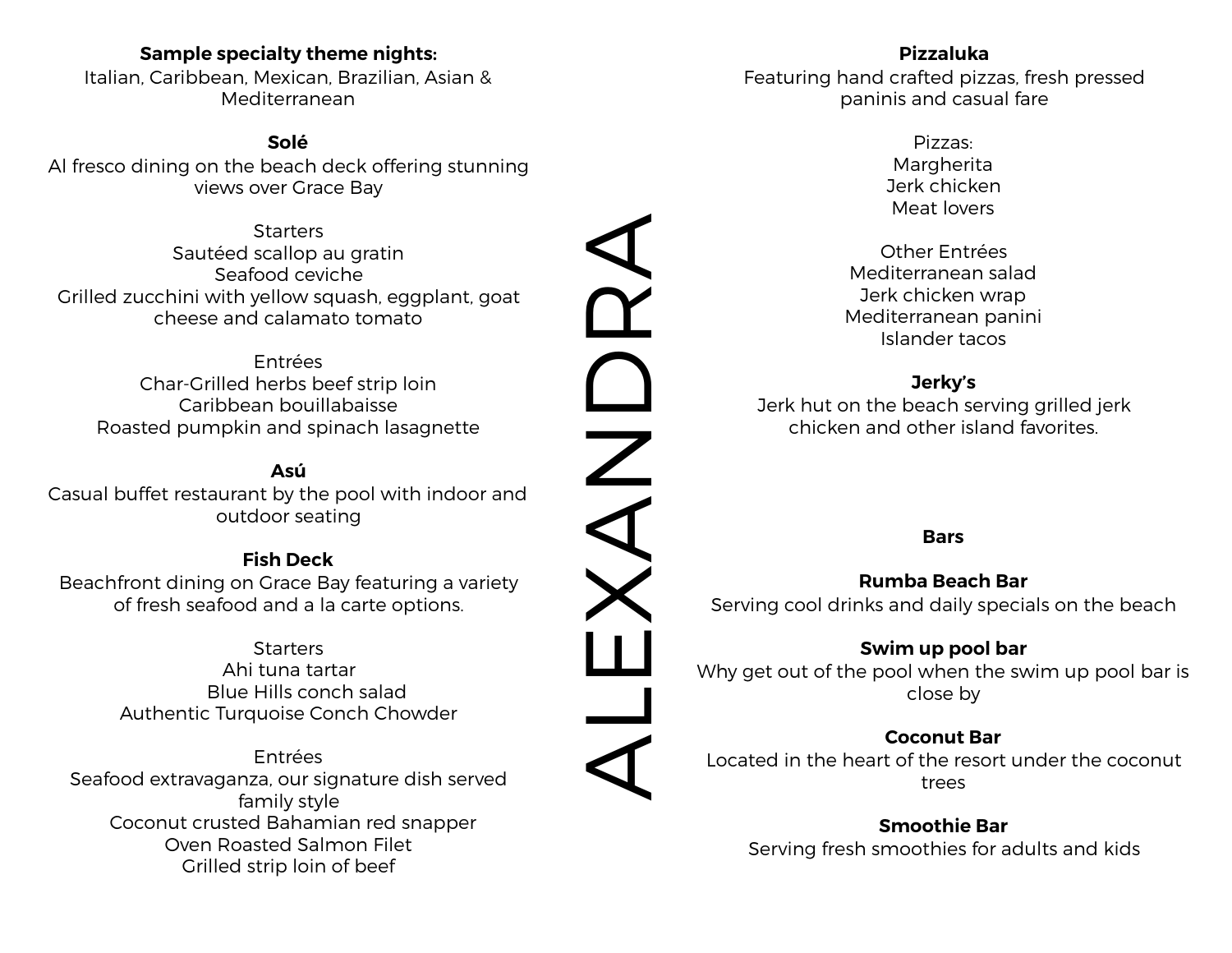#### **Sample specialty theme nights:**

Caribbean Fiesta, Barefoot by the Sea

# **Kitchen 218**

Kitchen 218, featuring an intimate culinary experience with farm to table dining from our own hydroponic garden. Reservations required for dinner Dress code:

#### Men

Casual dress code style requires men to wear the following: long sleeve shirt, short sleeve shirt, polo shirt, long pants, Bermuda shorts, and shoes.

Women Casual dress code style requires women to wear dresses, pants, blouses and shoes.

Sample menu

**Starters** Fresh salads from the hydroponic garden Roasted butternut squash soup Jumbo lump crab cake Caprese napoleon vine ripened tomatoes stacked with buffala mozzarella and fresh basil

Entrées Catch of the day with a choice of preparation - panfried, grilled, oven roasted, seared, or broiled and a choice of sauce

## **Beach Deck**

Beach front a la carte dining featuring casual fare by day and specialty theme nights

> Sample Menu Hurricane wings Jerk Caesar chicken wrap Grilled veggie wrap Grilled mahi-panini Caribbean burger

#### **Bars**

## **218 Bar**

Meet old friends and create new ones at this cozy English style bar

## **Beach Deck Bar**

**BEACH DAY** 

 $\boldsymbol{\mathit{\Gamma}}$ 

There's no better place to end the day at Beach House then with a cool cocktail on the deck overlooking Grace Bay Beach

## **Smoothie Bar**

Serving a variety of fresh smoothies